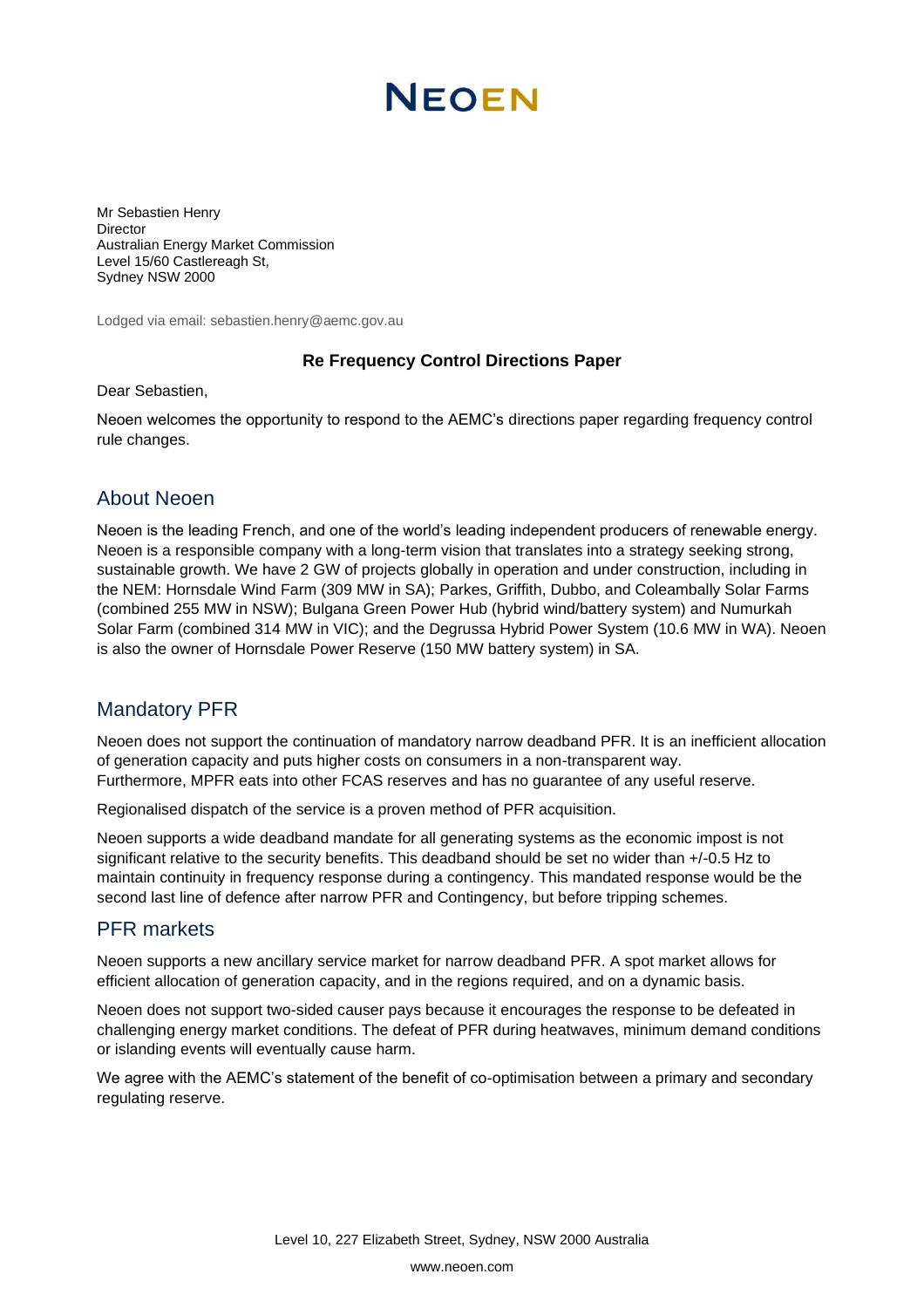## **NEOEN**

## FFR

AEMO is already procuring the service through non-market means. There is a clear need for a new service, and AEMO should be given the proper tools to procure it in an efficient, and ongoing manner.

Neoen supports a new ultrafast Contingency FCAS market. The specification should fit into the existing line of resources. To this end it is beneficial to have a shorter classification of the peak response. The closer the required response is to zero, the less 6s Contingency has to be modified. However, very short initiation times block participation and create difficulty in verification.

Neoen suggests the classification should be for 1s Contingency as a balance, but would support any classification proposed by AEMO that best makes use of FFR as a substitute for inertia.

Deadband should be unchanged from the existing +/-0.15 Hz to have a standardised response across services from a single control scheme.

The partial substitutability of FFR for inertia is a supporting argument for a spot market, as the cost of system security can be co-optimised dynamically. This is an already proven mechanism in the partial substitution of 5m Contingency with Regulation FCAS.

This distinction of substitutability should discourage the merging of Contingency markets, or blanket obligations which could result in significant over- or under-procurement of necessary capacity by region thus resulting in market interventions by AEMO.

We do not support performance based pricing mechanisms. The existing advantage of NEM ancillary services is that having multiple markets with a continuum of response allows wider participation. The current practise of restricting registration and trapeziums depending upon capability is better than an artificial price mechanism.

## **Contracting**

The initiation of new markets alone does not provide a helpful forward indicator of price and demand for the service.

Neoen suggests contracting to spur the timely installation of any required new capacity. Short term contracts (<3 years) do not encourage scale efficient investments or attract good financing terms. At least some of expected demand should be contracted on longer terms (5 to 10 years) in order for the relevant body to acquire better prices. In any case, contracting should always remain open to both new and existing facilities in order to ensure economic efficiency.

Neoen suggests a swap CFD structure as it can mitigate high spot prices becoming overly costly to consumers.

Contracts also help in the transition period before a spot market is established.

When spot markets are established, Neoen suggests a portion of the services remains contracted on midterm (around 3 years) and long-term (above 5 years) basis. Auctions for contracts should be organised on a regular rolling basis, once a year for instance. This will ensure price stability and visibility for these services.

The contracts should seek to minimise the risk to the supplier in the scenario where they are directed to exit the relevant market by AEMO. This will reduce the offer prices.

### Cost Recovery

The net cost/benefit of the contracts and the spot market cashflows can be recovered through the existing Contingency and Causer Pays methods.